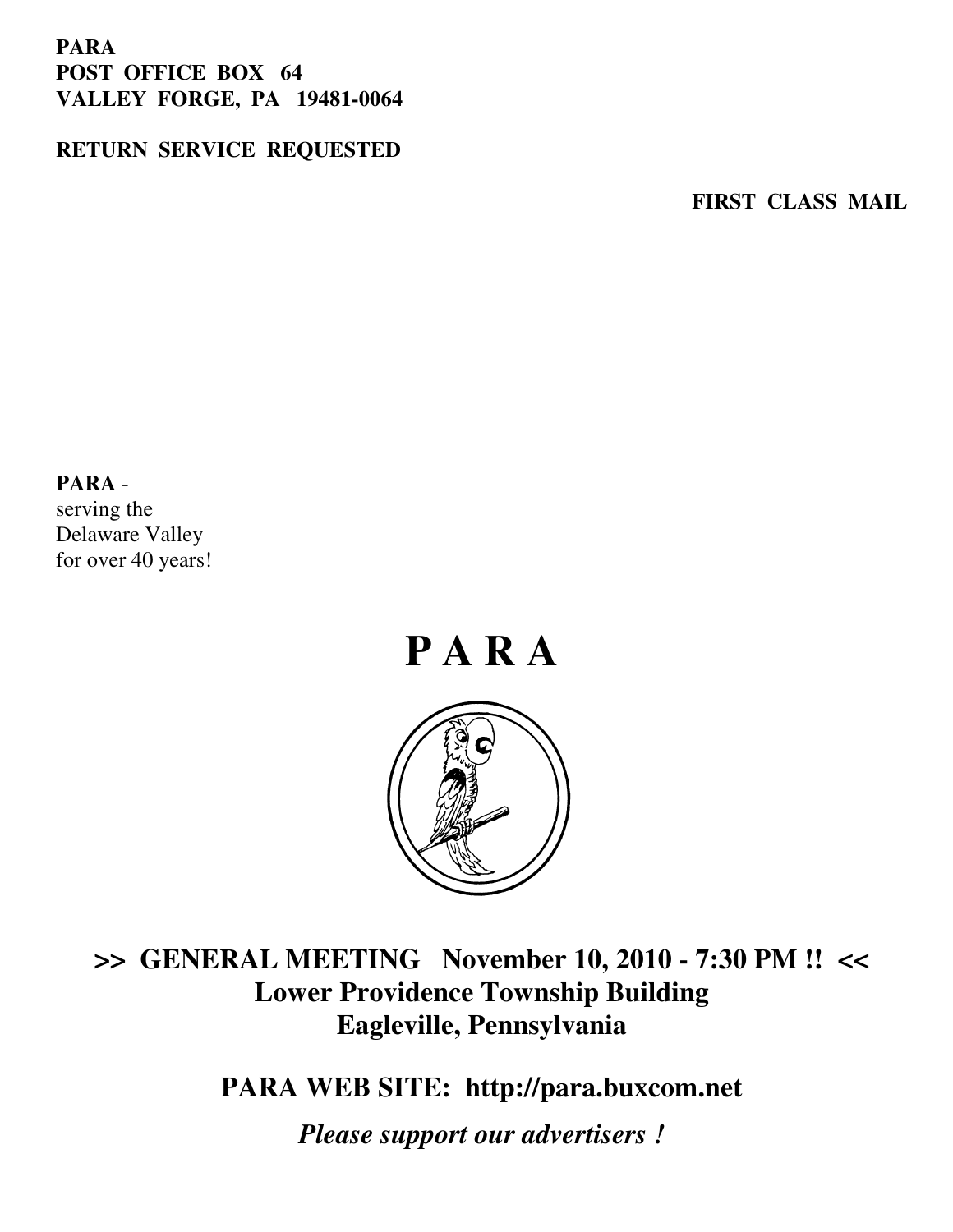# **Philadelphia Area Repeater Association**

### **Membership Information**

**PARA is an association of members that operate and support Amateur Radio Repeaters and links in Southeastern Pennsylvania and Southern New Jersey. PARA was formed in 1970 and incorporated as an IRS 501c3 non-profit in 1973 through a merger of several repeater groups.** 

**PARA repeaters serve the Amateur Radio community for normal everyday hobby communications as well as provide a system for emergency and disaster communications. PARA also promotes technical developments which ham radio has done so much of in the past.** 

**PARA has four quadrant repeaters and one regional system on the 2-meter band as well as other repeaters on the 224 MHz and 440 MHz bands. PARA also has an Amateur TV System that relays television signals in the Philadelphia and Wilmington metropolitan areas.** 

**Your membership dues support those repeaters listed below and help assure availability for emergency communications:** 146.76 MHz, 146.82 MHz, 146.88 MHz, 146.94 MHz, 146.97 MHz, 443.90 MHz, 223.86 MHz, 224.94 MHz, 224.98 MHz, 52.41 MHz, 439.25 MHz (ATV), and all links between the remote receivers.

### NEW MEMBERSHIP FEES AND DUES ....... \$ 25.00 YEARLY RENEWAL ...................................... \$ 20.00 5 YEAR MEMBERSHIP .................................. \$ 85.00 (\$90.00 FOR NEW MEMBERS) LIFE MEMBERSHIP ....................................... \$400.00 SENIOR LIFE MEMBER ................................ \$100.00 (AGE 65 AND OVER) ASSOCIATE MEMBERSHIP .......................... \$ 20.00 (non-hams) no voting privileges **Associate memberships, when licensed, may upgrade to full membership with no additional initiation fee. Members also gain one free month on their membership for each new member you sponsor.**

**Corporate annual sponsorship memberships are also available: \$100, \$500, \$1000, \$5000, etc. Annual sponsorships of \$500 or more will receive free advertising in PARA's newsletter. Certificates of sponsorships are given to corporate sponsors.** 

Please detach & fill out (PRINT) the form below and mail with a check or money order to:

### **PARA, POST OFFICE BOX 64, VALLEY FORGE, PA 19481-0064**

| Membership Type: New __ Renewal __ Full individual Ham __ 5 Year __ Life __ Sr Life __<br>Associate Corporate Amount \$ |                                                                                                                                                                                 |
|-------------------------------------------------------------------------------------------------------------------------|---------------------------------------------------------------------------------------------------------------------------------------------------------------------------------|
|                                                                                                                         |                                                                                                                                                                                 |
|                                                                                                                         |                                                                                                                                                                                 |
|                                                                                                                         |                                                                                                                                                                                 |
|                                                                                                                         |                                                                                                                                                                                 |
|                                                                                                                         |                                                                                                                                                                                 |
|                                                                                                                         | I CAN HELP WITH THE FOLLOWING: TOWERS ____ ANTENNAS ____ BLDG MAINTENANCE ___<br>Equipment Maintenance ___ WRITING/PUBLISHING ___ PUBLIC RELATIONS ___ Other _____ (01-02-2009) |

## **Joining PARA**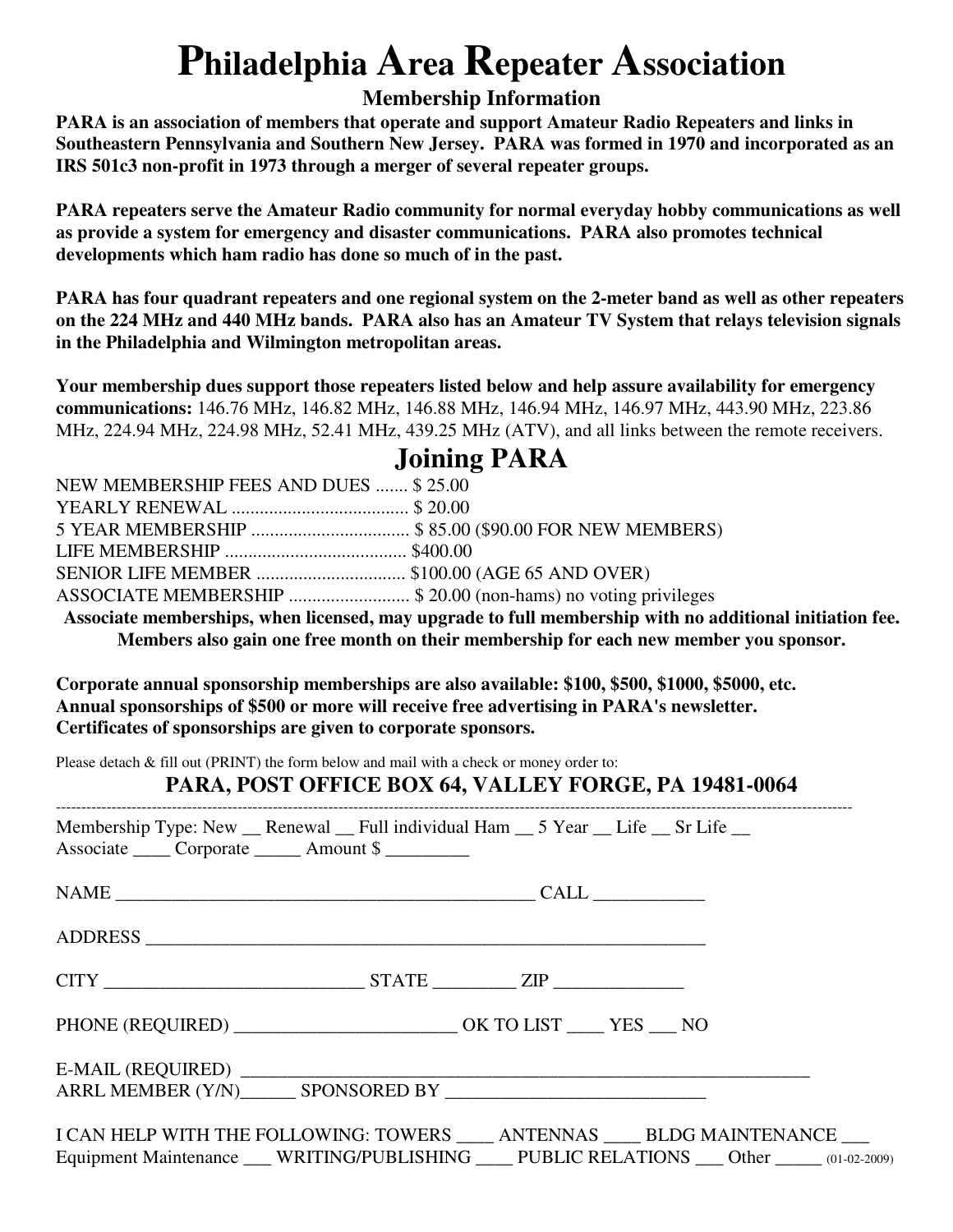### **From the President - Fall 2010 By President Gene Mitchell**

Most things with PARA are relatively quiet. Most of the repeaters are running but with little activity. We kinda lost contact with the 88 group and their repeater has been off. Thanks to the central core of PARA, the maintenance items always get taken care of. That core is Dave N3KKL, Dick K3ITH, and Mark KA3VTM. I certainly hope I haven't missed anybody.

Activity is way down and this is not good. I have not been active due to health reasons, but I am hoping this will change soon. I am shortly headed to be rebuilt as the bionic man, or whatever you call it. Both hips need replacing and that will happen this November. Yes, both at the same time. I have been in a great deal of pain, making life very miserable. I am hoping to hit the HT as I recuperate.

The PARA mailbox found a letter inviting me to attend the meeting of the Lower Providence Township supervisors the first week of November. I am planning on attending. Piero, in his last years on the board, started something, and we should be forever grateful. The Township has again granted us a gift for operational expenses.

Most of you seem to like when I talk about technology, so here is another chapter. I recently changed my cell phone again, this time to the Droid X. It is my best experience yet with a smartphone. I always enjoyed the iPod Touch, but the Droid has all that and more. That means that it's got the iPhone beat. The built in MIFI or access point can replace the separate MIFI device, which the wife took from me anyway. One of the other neat apps is the scanner radio, and yes, most of the police departments in this area can be received on the Droid, including Chester County and even Philadelphia.

I also elected to upgrade my Directv with the whole house feature that allows any of the TVs to stream the DVR recorded programs to any of the other TVs. Any TV can also initiate a new recording. Directv even extends to my shop. To do this, they create a "network" over the coax cable. The coupler coming from the dish combines the RF and Ethernet, sending both signals to each TV.

I am still working on computers, although I haven't been getting around well lately. I have to comment on one I was just working on. It has Windows 7 and Office 2010. Outlook has fonts in the "compose" and "reply to" email that are as small as a pin head and can't be read. A search on the internet found that numerous people are having the same problem and all the suggested fixes don't seem to work for anyone. A call to Microsoft, after trying everything they suggested over 4 calls and 6 hours, wanted me to reformat the hard drive and reload everything. Oh, and Office was reloaded and that didn't solve the problem. I am still wondering whether they will charge my credit card since they couldn't solve the problem. One more reason why I don't like either of the products.

Computer Corner, my radio program, is still on Saturday mornings. Joe Myshko and I do talk about ham radio frequently, and several of the listeners have told us that they have gone on to get ham licenses because of the show. Take a listen Saturdays at 8am or listen to the podcasts. On the radio, tune to 1520am and on the computer, go to 5DRadio.com or even WCHE1520.com. There is an extra half hour that doesn't get broadcast but can be heard on 5DRadio or the podcasts.

Most of you know and remember I used to own a roller rink. A production was made and a DVD available called "Just Rolling Along". It features many rinks in the area including some shots from Kimberton. I am told the DVD is sold out, so if any of you are interested in seeing it, I can lend my DVD.

73, Gene K3DSM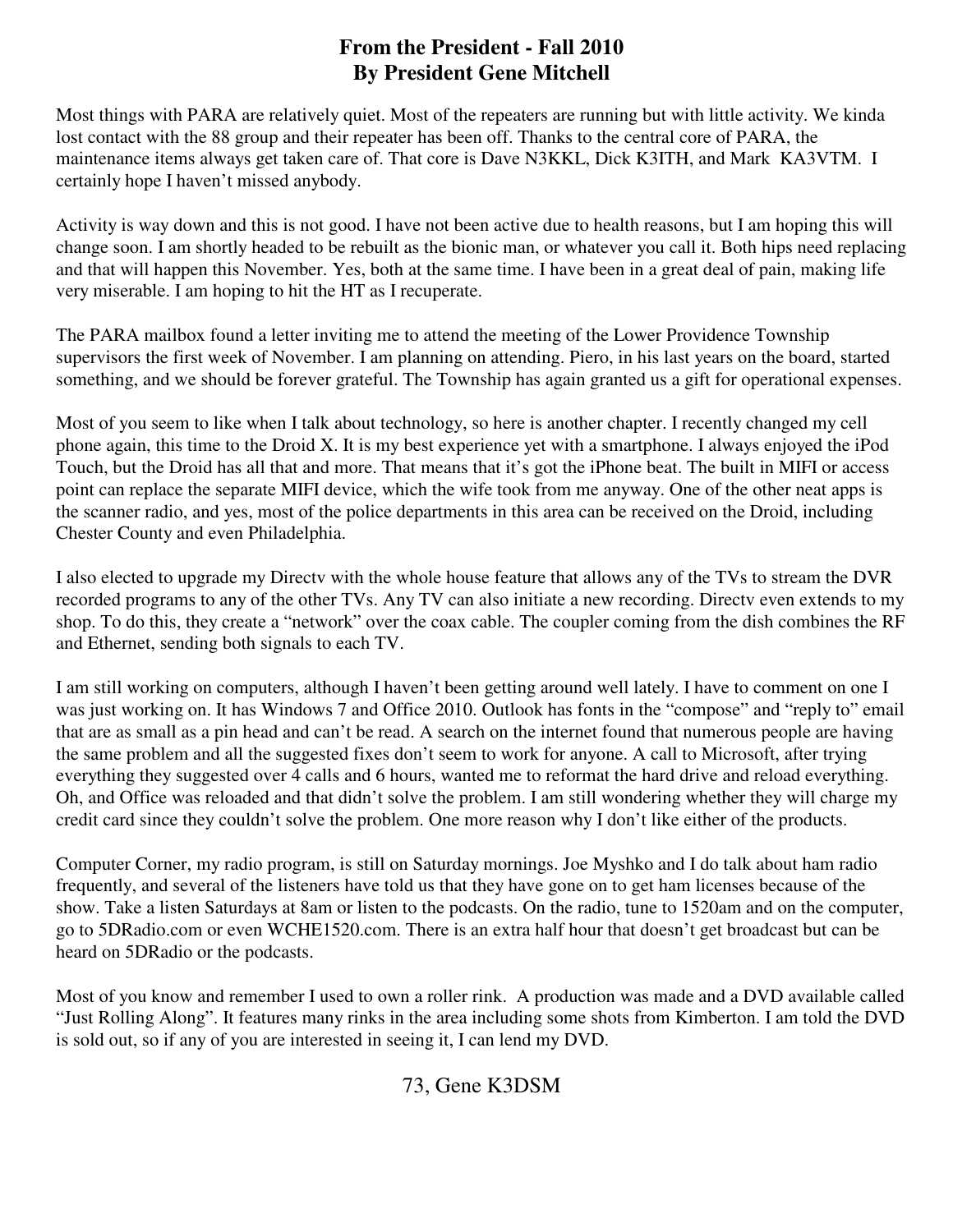## **PARA May 2010 Meeting Minutes**

The semi-annual meeting for the PARA general membership was held May, 19, 2010 at 730PM at the Lower Providence Township building.

In attendance were K3DSM, K3ITH, K3ECV, W3SOU, W3FYC, KB3POA and KB3GYK.

After the pledge to the Flag, the reading of minutes from the previous meeting were waived since they were published in PARAGraphs. The minutes were approved as published.

The Treasurer's report was given: \$1551.94 checking, \$310.06 savings and \$7963.61 in Vanguard. The membership barometer is 77 total paid members with16 paying and 61 life. There are13 that have not renewed in the last 6 months. The report was approved.

President Gene mentioned correspondence from: K3RF, K3ZKO, Norm Williams, N3KKL, and KB2ADL.

The Technical report: 76 and 94 up and running, 88 is down. 97 up and running, The 224 and 443 MHz repeaters are up and running. The 52 MHz repeater is also running fine and is being used by Montgomery County RACES/ARES. ATV is still looking for a new home. Remote inputs for 76 are working from Eagleville, Camden, Valley Forge, and Sellersville.

Old business: Bylaws – Discussion of the proposed changes was followed by the final vote which passed as published.

Vacancies for Vice President and Secretary remain unfilled. President Gene mentioned that awareness of PARA is important with on air mention and visibility at the Kimberton Fair.

New Business: Its PARA's 40<sup>th</sup> anniversary. A short discussion about a special party or dinner led to further investigating and members should talk it up to see if there is interest.

\_\_\_\_\_\_\_\_\_\_\_\_\_\_\_\_\_\_\_\_\_\_\_\_\_\_\_\_\_\_\_\_\_\_\_\_\_\_\_\_\_\_\_\_\_\_\_\_\_\_\_\_\_\_\_\_\_\_\_\_\_\_\_\_\_\_\_\_\_\_\_\_\_\_\_\_\_\_\_\_\_\_\_\_\_

Gene K3DSM acting Secretary, 5-24-2010

# Listen to "Computer Corner" **On the Fifth Dimension Radio Network**

# **www.5DRadio.com**

**Saturday Mornings 8 – 9 AM With Host Gene Mitchell K3DSM and Joe Myshko N3YGW**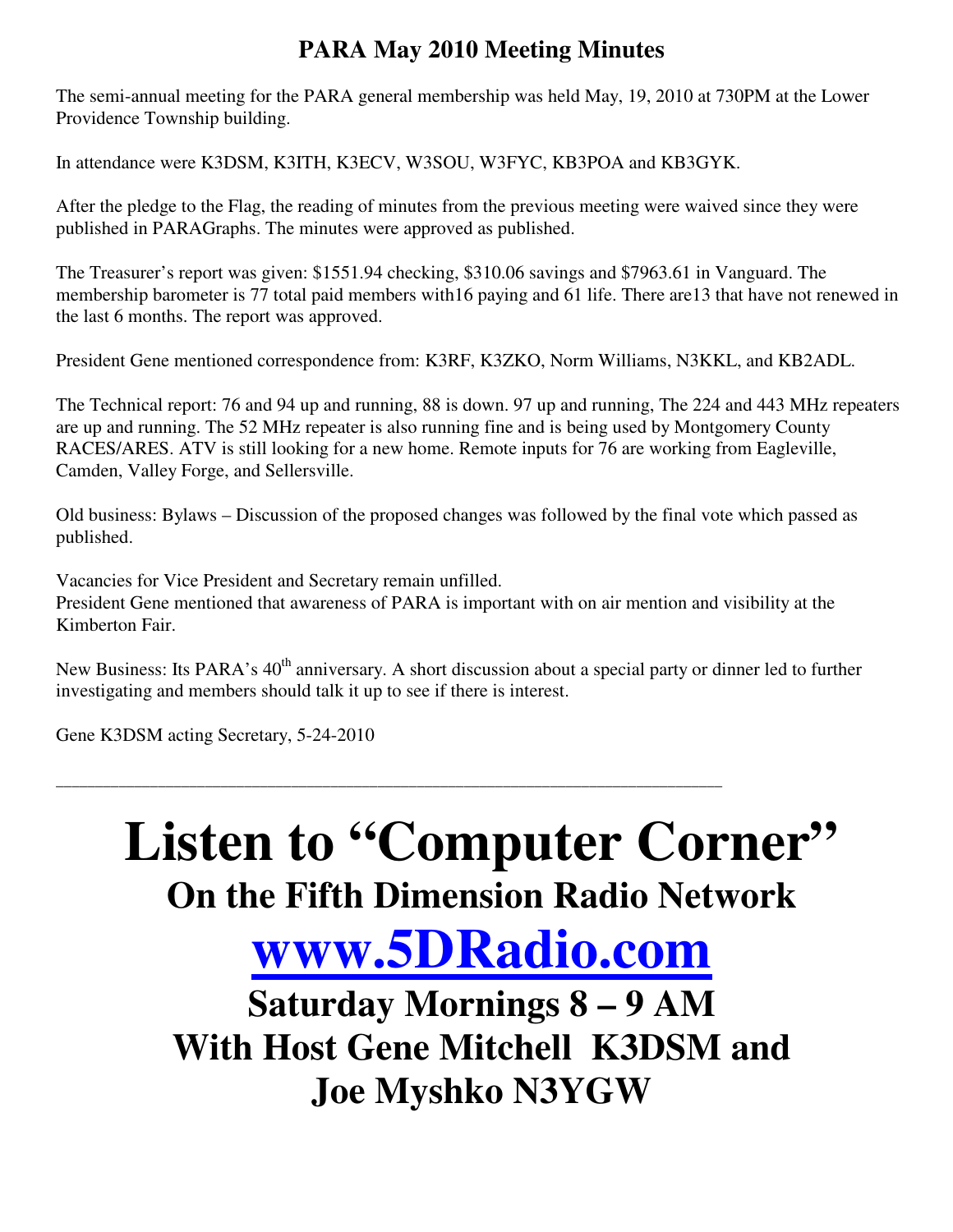## **MOVING ???**

If moving, please notify **PARA** of your new address as soon as possible. The Post Office will **NOT** forward your mail after 30-days. With each issue of *PARA-graphs* several copies are returned by the Post Office marked "**RETURN TO SENDER, NO FORWARD ORDER ON FILE**". Please forward your new address so we may keep our database up-to-date and, of course, *PARA-graphs* in your hands.

**\_\_\_\_\_\_\_\_\_\_\_\_\_\_\_\_\_\_\_\_\_\_\_\_\_\_\_\_\_\_\_\_\_\_\_\_\_\_\_\_\_\_\_\_\_\_\_\_\_\_\_\_\_\_\_\_\_\_\_\_**

## **ADVERTISING in** *PARA-graphs*

At the November 1999 Board meeting approval was received to accept ads in *PARA-graphs* to help offset everraising printing and postage costs. The following per issue ad schedule was approved: Full Page \$125. Half Page \$75. Quarter Page \$50. Business Card \$25. Non-Commercial Classified 3 lines \$10. Repeat ad in following issue(s) will receive a 10% discount. Contact Dick K3ITH to place an ad. This and past issues of *PARA-Graphs* may be found at: http://para.buxcom.net or http://para.k3dsm.net

**\_\_\_\_\_\_\_\_\_\_\_\_\_\_\_\_\_\_\_\_\_\_\_\_\_\_\_\_\_\_\_\_\_\_\_\_\_\_**

## **INTERESTED IN WRITING FOR** *PARA-graphs* **??**

Several great articles have been submitted in past issues by your follow **PARA** members such as Larry W2CAM, Hank W3GSC with help from Vince N3AGD, Gene W3ZXV, and Gene K3DSM. Please feel free to submit anything Amateur Radio related. Articles may be mailed to our PO Box, or e-mailed to k3ith@arrl.net Thank you. Dick K3ITH

**\_\_\_\_\_\_\_\_\_\_\_\_\_\_\_\_\_\_\_\_\_\_\_\_\_\_\_\_\_\_\_\_\_\_\_\_\_\_** 

## **BuxCom.Net, Inc PO Box 1, Croydon, PA 19021-0001**

Phone: 215.788.0050

E-Mail webmaster@buxcom.net *Internet Solutions for:* WEB PAGE HOSTING, WEB PAGE DESIGN E-MAIL ACCOUNTS, FTP SERVICE INDIVIDUAL ACCESS ACCOUNTS *For more information connect to the web site*  http://www.buxcom.net

Host Site for **http://para.buxcom.net**